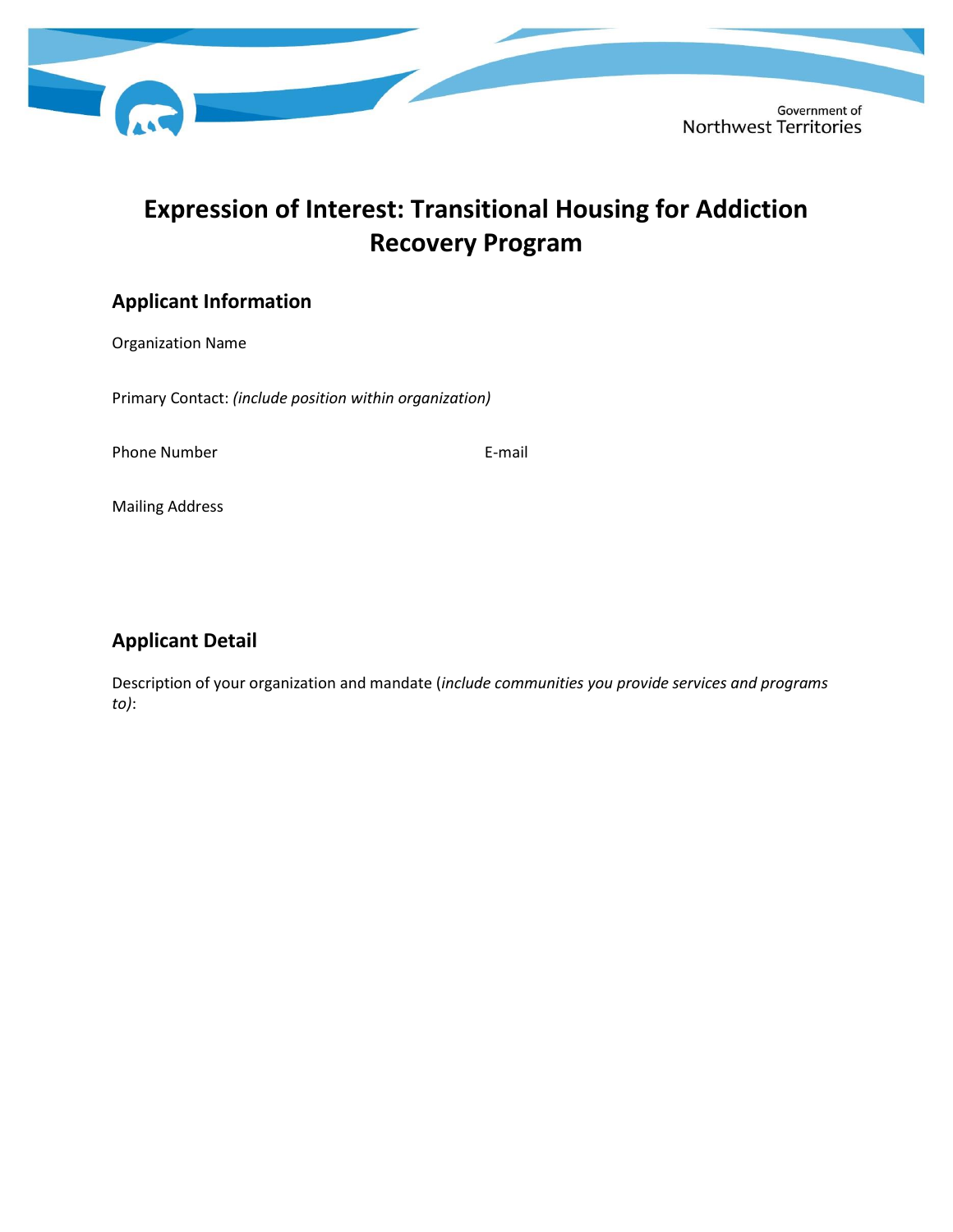If applicable, please provide a description of your organization's experience with Mental Wellness and Addiction Recovery Programming *i.e. have you been involved with programming or services within your region or community that provides mental health or addiction recovery programming.*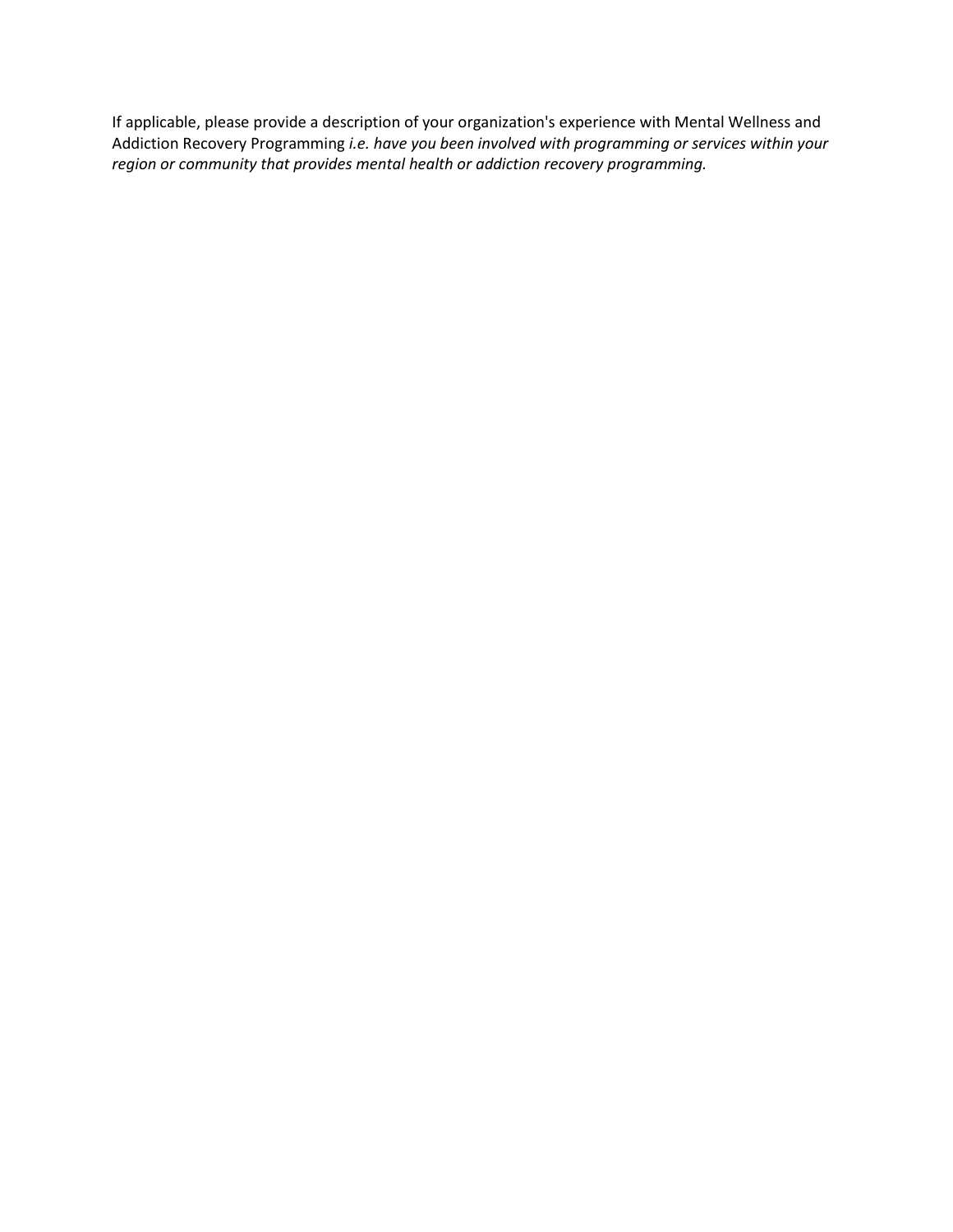### **Proposed Program Detail:**

Summarize your vision for a Transitional Housing for Addiction Recovery program. Please incorporate a description of the following elements. *e.g. What the program service delivery model would be, what services and supports will be delivered, social and cultural considerations.*

Identify potential partners you would work with to deliver the Transitional Housing for Addiction Recovery Program (e.g. community supports, territorial supports)

Please detail your organizational programming capacity to facilitate a Transitional Housing for Addiction Recovery Program: